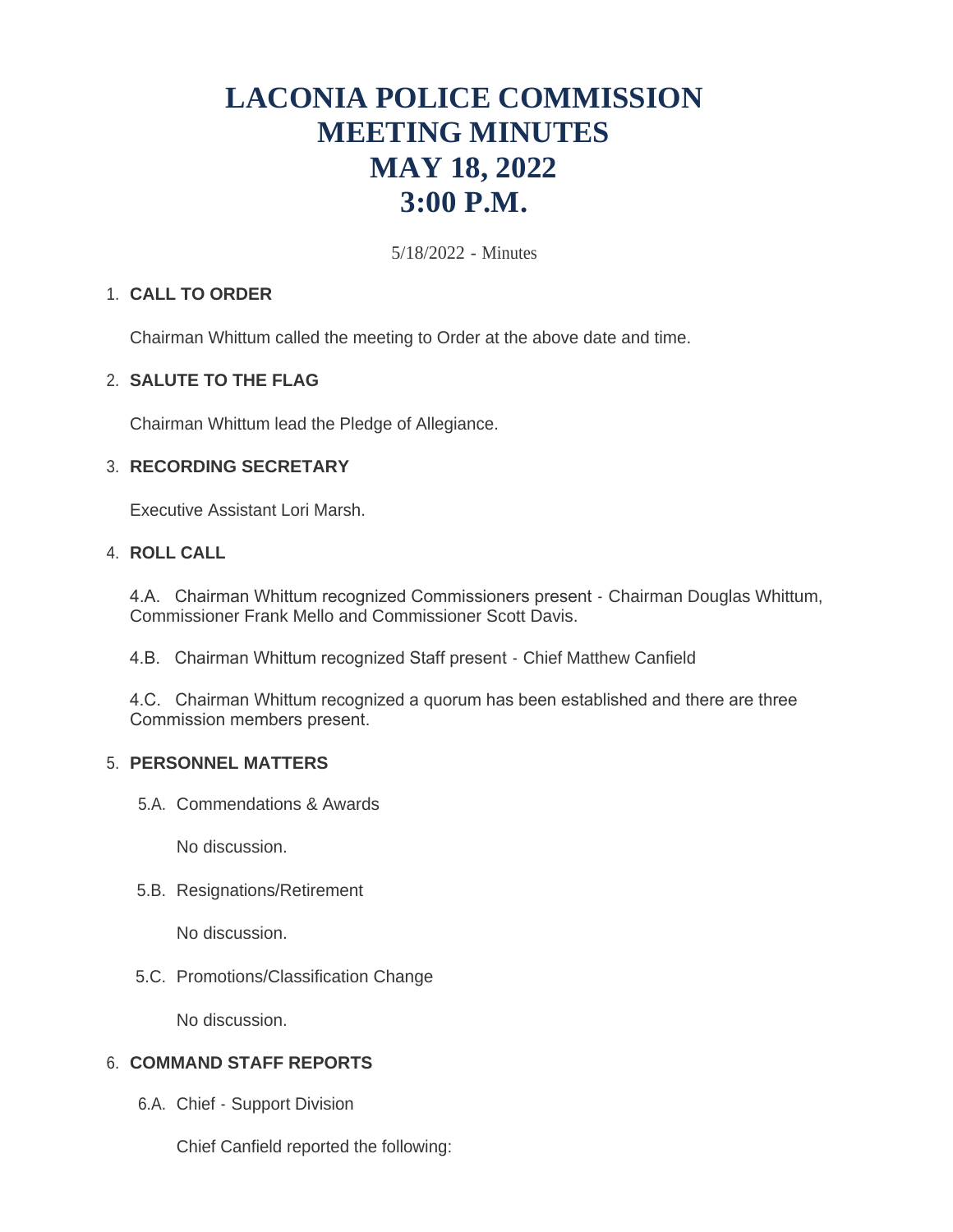They have been busy maintaining several grants, as well as applying for some new ones.

The Mobile Command Post vehicle that was obtained through Federal grant funds and was 100% funded is on track to be delivered within the next couple of months, at which time it will need to have the final outfit by our radio outfitter and have final details installed. It will not be ready in time for Motorcycle Week, but hopefully shortly after that in July or the beginning of August.

They have been working on a COPS Micro-Grant, which again is 100% grant funded. This will fund the ability to send two officers to the Mountain Bike Instructor School, which is held outside the State of New Hampshire. We used to have a very robust mountain bike instructor program and held the class at our police department and teach other agencies. We haven't done that since Dennis Ashley retired. The ability to have two instructors able to teach that class enables us to send our own officers to the class for no fee. He indicated he is looking to revive that and this grant would also cover, in addition to their training, the travel costs and the purchase of two additional bicycles and uniforms, as well as additional bicycle equipment.

They are also working on another COPS Micro-Grant for what is called a technology wall. This would go into the dispatch center. Essentially it is a large monitor that would go the length of the wall and would enable us to pull cameras. Currently we have access to IP cameras for certain locations, including the schools, not that we monitor all the time and would only do so if there was an emergency. We would be able to collate all of those IP addresses and just click and drag them onto that screen in the event something were to happen such as an active shooter. This is technology that is going into a lot of real time crime centers around the country. We attempted to obtain this through another grant; however, we didn't receive funding through that, so we are trying for it on this current grant.

Additionally, we were funded for the Emergency Response Trailer, which was again 100% grant funded with Federal grant money. This is a trailer that will contain emergency response equipment such as traffic cones, traffic signs, and equipment for a large incident that we may have to be at for a while. That is being built in Loudon and we have been told that it is all done except for the actual shelving, and we should take delivery in approximately one month.

A lot of good work from the Support Division.

- 6.A.i. Orders & Bulletins
- 6.B. Chief Operations Division

Chief Canfield reported the following:

They are in the final prep for Motorcycle Week. Lieutenant Finogle has been busy with that. He has had a little bit of a hard time getting outside agencies to work due to the time of year and whatnot, but they are bringing those to final preparations.

We have a meeting next Wednesday on May 25th at 10:00 am. This will be our typical annual Motorcycle Week meeting with outside agencies, where we bring in all of the agencies who are involved in policing Motorcycle Week or other agencies within the county to make sure everyone is on the same page.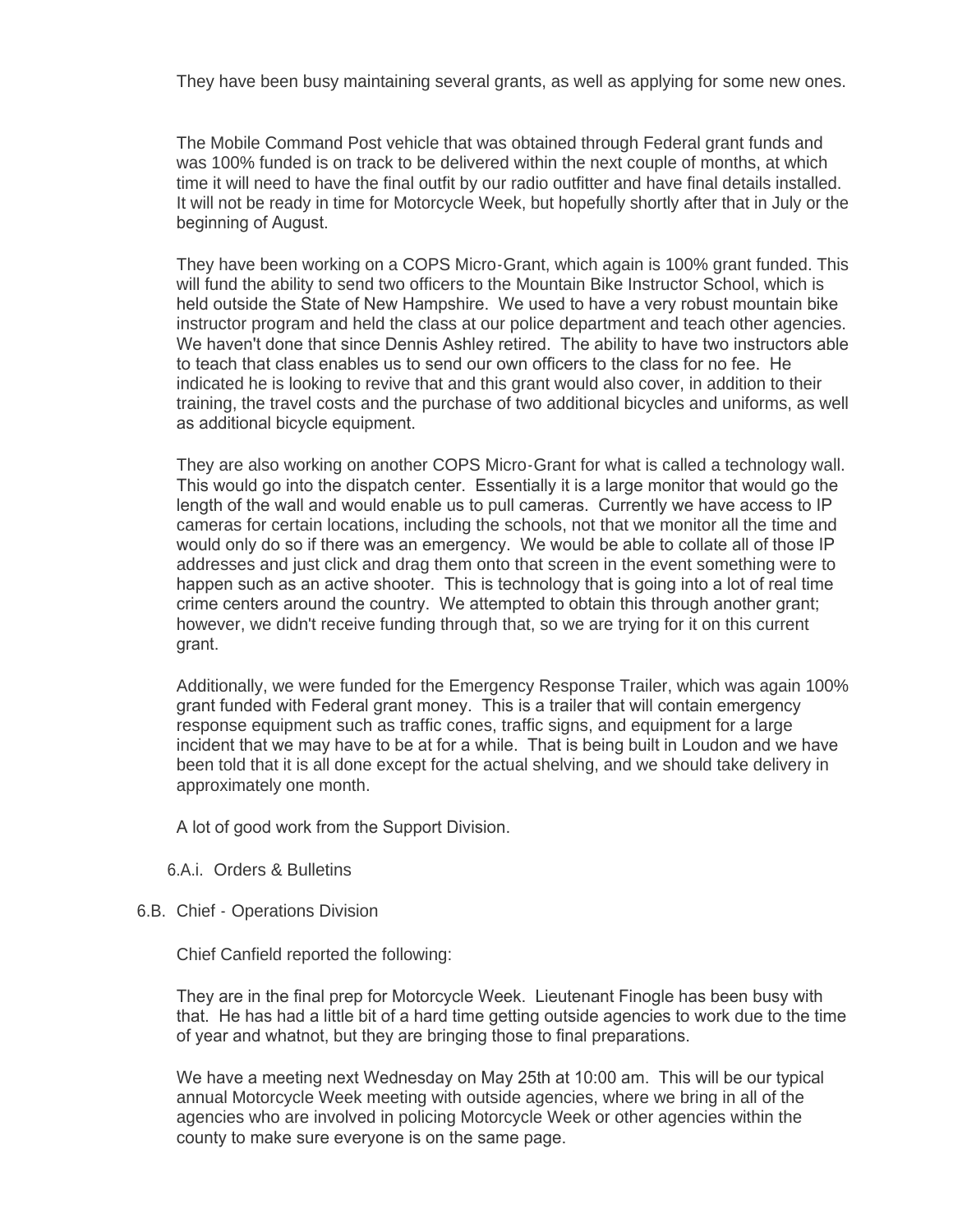As we have done in years past, we will be utilizing U.S. Customs and Border Patrol, who will be providing their helicopter for both weekends for air support.

There has been a lot of good networking and a lot of good teamwork amongst a number of our partner agencies.

This weekend is New England Coffeefest downtown, which looks to be a really nice family event downtown on Friday evening and all day Saturday. They have done the Operational Plan for that event.

Additionally, the Wake the Lake event will be held this weekend up on Lakeside Avenue in the Weirs.

Finally, they have been very busy with call volume and some serious calls they have handled lately.

Some really good work out of the entire Operations Division.

6.B.i. Hirings

# **COMMISSION ACTION** 7.

7.A. Acceptance of minutes from previous meeting

On a Motion by Commissioner Mello, seconded by Commissioner Davis, and passed unanimously, the meeting minutes of March 16, 2022 were accepted as distributed.

7.B. Out-of-State School(s)

Chief Canfield advised there are two school lrequests:

The first is a request by Officer Goodheart and Officer Thompson to attend the Overdose Death Investigations school in Methuen, Massachusetts. The cost is \$300.00 for both to attend. Given the number of overdoses we have had historically and the number of overdoses we had last year, it is certainly a good training for them to attend as the initial response to overdose investigations.

The second request is from himself to attend the FBI National Academy Re-Training Program in Cleveland, Ohio. This is a program that he has Attended annually for graduates of the National Academy to catch up on latest training and late technology available for law enforcement.

On a Motion by Commissioner Mello, seconded by Commissioner Davis, and passed unanimously, the above Overdose Death Investigation school was approved.

On a Motion by Commissioner Mello, seconded by Commissioner Davis, and passed unanimously, the above FBI National Academy Re-Training Program was approved.

### **REVIEW OF MONTHLY ACTIVITY REPORTS** 8.

8.A. Department Monthly Highlights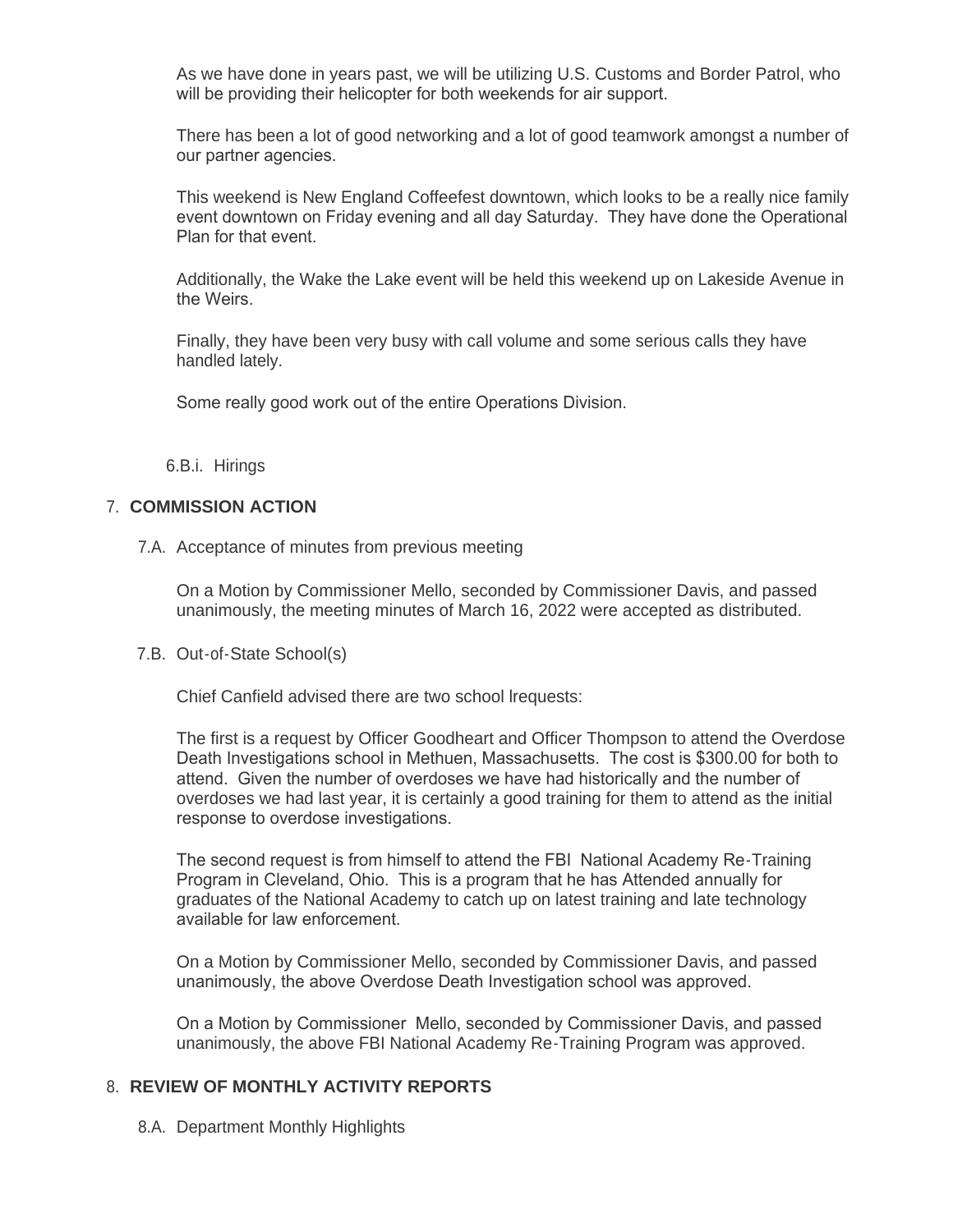Chief Canfield reviewed the Department Monthly Highlights report.

Chairman Whittum noted that the numbers appear down compared to last year. Chief Canfield agreed and noted the numbers do not appear correct to him and he will be checking on this.

8.B. Criminal Investigative Unit Statistics

Chief Canfield reviewed the Criminal Investigative Unit Statistics. No further discussion.

8.C. Budget Reports

Chief Canfield advised we are at 71.15% through the budget year and we are currently trending \$99,464.00 under budget, so we are right on track.

Commissioner Davis inquired if we have any vacancies. Chief Canfield advised we currently have one vacancy and are waiting on a student who graduates in May from College. This student was a CRO with us the last couple of years. His background is done and he actually starts the Friday prior to Memorial Day Weekend working as a CRO for a few weeks to train the three new CRO's and he will then start the in-house academy for June 20th and will be sworn in as a Police Officer right after that. That will bring us to full staff. In addition, we have two additional background investigations going on two other candidates to fill the two of the three grant positions for Eric Adams' position. In the City Manager's budget, he recommended we hire one additional position, so it will actually give us a total of four additional positions, so we've begun to recruit for that with an anticipated hire date after July 1st.

We have been fortunate in the area of retention and hiring. In speaking with other agencies, they are down positions and we are fortunate to maintain the quality staff we have. Commissioner Mello said this talks a lot of leadership. Chief Canfield noted it is a team effort and we like to hire quality people that fit our mold of policing. He indicated our employees work hard and do a good job and love what they do.

Commissioner Mello commented on what nice officers we have. He indicated they are polite and good with the public and are probably one of the best police departments in the area. Chief Canfield agreed.

8.D. Monthly Traffic Statistics

Chief Canfield reviewed the Monthly Traffic Statistics, noting they have been busy in the traffic enforcement department.

Commissioner Davis commented that these numbers also appear to have gone down and visibility seems like a likely factor attributing to this. Chief Canfield advised he will take a further look into these numbers as well.

8.E. Monthly Fleet Report

No discussion.

### **CORRESPONDENCE TO/FROM THE DEPARTMENT** 9.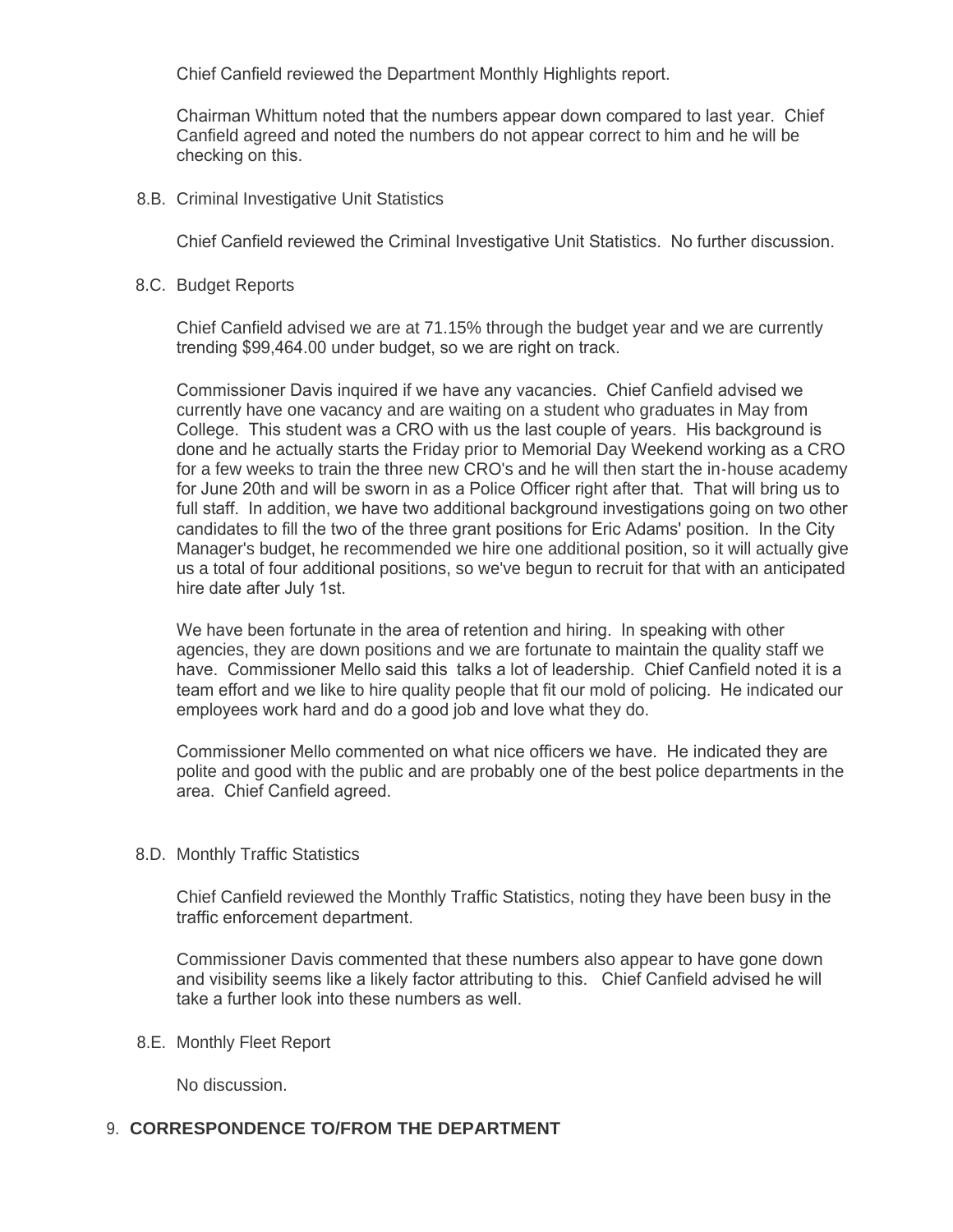Chief Canfield advised we received a letter from a person who wished to thank us for arresting her. At first he said he wasn't sure how to take it, but after reviewing the case it appears they were being sincere, as this got them into the system and got them the help they needed.

There was also a letter of appreciation for Sergeant Cameron, Officer Skehan and Detective Howe, who assisted with training at the New Hampshire Police Standards & Training Academy.

Finally, a thank you was received from a Girls Scout troupe thanking us for a tour of the station.

## **CHIEF'S REPORT** 10.

Chief Canfield reported the following:

We have conducted interviews for a dispatch position and we have a potential candidate in the pipeline for that. As mentioned prior, the backgrounds on two police officer candidates are in process and two part time Community Resource Officers backgrounds were completed and they will be starting Memorial Day weekend.

We participated in the Drug Take Back Day through DEA. We collected a total of twelve boxes of unused medications, which weighed in at 500 lbs. of drugs. Certainly a really popular program and a good way to get these drugs out of the accessibility of people. Overall for New Hampshire they collected 445 boxes, which equaled 11,811 lbs. of drugs.

Chief Canfield reviewed the Drug Overdose statistics. He indicated detectives are looking to make an arrest from a case from last year as a death resulting case. They went to Rhode Island to conduct follow up and are looking to wrap this up in the next couple of weeks. These are very complicated and difficult cases. We made two or three arrests last year for death resulting cases where someone sold drugs to someone, which knowingly caused their death. Really good work on their part. Last year we had a total of 17 overdose deaths and we are waiting on two toxicology reports for two others. This is very high and significantly higher than the prior year.

The budget presentation to the City Council has been set for June 6th at 7:00 pm at City Hall.

He participated with Detective Eric Adams at a Real Estate Safety and Wellness event conducted at the Opera House on May 6th, where they interacted with a large group of people and showcase what we do. It was a very good community event.

We have heard several demonstrations for a new dispatch recording system. We replaced the phone system in the police department and as a result, the recording system in dispatch does not integrate with that system correctly. The recording system is about a dozen years old and is in need of replacement. This has been funded through the City Council, so we are just looking to put it out to bid and select a vendor.

We worked with Kiwanis last Saturday conducting a Bike Rodeo and safety class at the Laconia Middle School, which was very well attended.

He will be attending the New England Public Safety Showcase at the Beane Center tomorrow to learn about the latest in technology for radio systems and communications.

On Friday he and Eric Adams will be traveling to Manchester to meet with the Director of the Office of Drug Control Policy, who is flying up from Washington, D.C. Apparently he caught some interest in the Department of Justice Grant that we received for Eric Adams' position, so he is flying up to meet with myself, Eric Adams, Attorney General's Office, Senator Hassan and